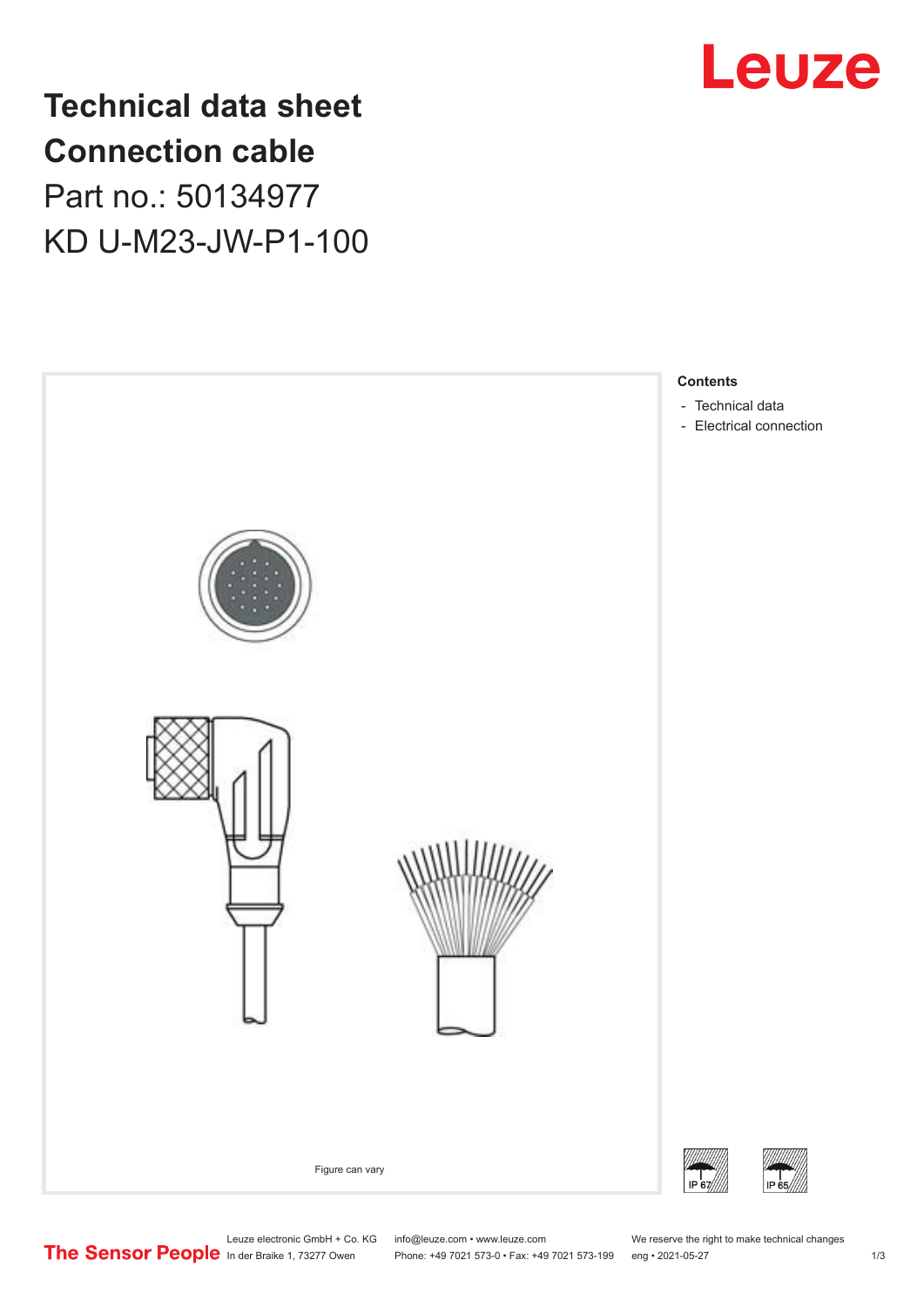## <span id="page-1-0"></span>**Technical data**

#### **Electrical data**

**Performance data Operating voltage** Max. 120 V AC/DC

### **Connection**

| <b>Connection 1</b>                                    |                                                                                                                                                                    |
|--------------------------------------------------------|--------------------------------------------------------------------------------------------------------------------------------------------------------------------|
| <b>Type of connection</b>                              | Connector                                                                                                                                                          |
| <b>Thread size</b>                                     | M23                                                                                                                                                                |
| <b>Type</b>                                            | Female                                                                                                                                                             |
| Handle body material                                   | <b>TPU</b>                                                                                                                                                         |
| No. of pins                                            | 19 - pin                                                                                                                                                           |
| Encoding                                               | A-coded                                                                                                                                                            |
| Version                                                | Angled                                                                                                                                                             |
| Lock                                                   | Screw fitting, nickel-plated diecast zinc,<br>recommended torque 0.6 Nm, self-<br>locking                                                                          |
| <b>Connection 2</b>                                    |                                                                                                                                                                    |
| <b>Type of connection</b>                              | Open end                                                                                                                                                           |
|                                                        |                                                                                                                                                                    |
| <b>Cable properties</b><br><b>Number of conductors</b> | 19 Piece(s)                                                                                                                                                        |
| Wire cross section                                     | $0.5$ mm <sup>2</sup>                                                                                                                                              |
| Wire cross section                                     | $16 \times 0.5$ mm <sup>2</sup>                                                                                                                                    |
|                                                        | $3 \times 1$ mm <sup>2</sup>                                                                                                                                       |
| <b>AWG</b>                                             | 21                                                                                                                                                                 |
| <b>Sheathing color</b>                                 | <b>Black</b>                                                                                                                                                       |
| <b>Shielded</b>                                        | No                                                                                                                                                                 |
| Silicone-free                                          | Yes                                                                                                                                                                |
| Cable design                                           | Connection cable (open on one end)                                                                                                                                 |
| Cable diameter (external)                              | 11.6 mm                                                                                                                                                            |
| Cable length                                           | 10,000 mm                                                                                                                                                          |
| <b>Sheathing material</b>                              | <b>PUR</b>                                                                                                                                                         |
| <b>Wire insulation</b>                                 | PP                                                                                                                                                                 |
| Suitability for drag chains                            | Yes                                                                                                                                                                |
| <b>Traverse rate</b>                                   | Max, 3.3 m/s with horiz, traverse path of<br>5m and and max, acceleration of 5m/s <sup>2</sup>                                                                     |
| Properties of the outer sheathing                      | Free of silicone and halogen, matt, low-<br>adhesion, abrasion-resistant, easily<br>machine-processable                                                            |
| Resistance of the outer sheathing                      | Hydrolysis and microbe resistant, good<br>oil and chemical resistance, flame retar-<br>dant in accordance with IEC 60332-2,<br>VDE 0482-265-2-2, EN 50265-2-2, FT2 |

# Leuze

#### **Mechanical data**

| <b>Bending cycles</b>                                           | 2,000,000 Piece(s)       |
|-----------------------------------------------------------------|--------------------------|
| Bending radius, flexible laying, min.                           | Min. 10 x cable diameter |
| Bending radius, stationary laying, min. Min. 5 x cable diameter |                          |
|                                                                 |                          |

#### **Environmental data**

| Ambient temperature, operation,<br>flexible use   | $-2580 °C$  |
|---------------------------------------------------|-------------|
| Ambient temperature, operation,<br>stationary use | $-50$ 80 °C |
| <b>Certifications</b>                             |             |
|                                                   |             |
| Degree of protection                              | IP 65       |
|                                                   | IP 67       |
| <b>Classification</b>                             |             |
|                                                   |             |
|                                                   |             |
| <b>Customs tariff number</b>                      | 85444290    |
| eCl@ss 5.1.4                                      | 27279201    |
| eCl@ss 8.0                                        | 27279218    |
| eCl@ss 9.0                                        | 27060311    |
| eCl@ss 10.0                                       | 27060311    |
| eCl@ss 11.0                                       | 27060311    |
| <b>ETIM 5.0</b>                                   | EC001855    |
| <b>ETIM 6.0</b>                                   | EC001855    |

## **Electrical connection**

**Connection 1**

| Type of connection   | Connector                                                                             |
|----------------------|---------------------------------------------------------------------------------------|
| <b>Thread size</b>   | M23                                                                                   |
| <b>Type</b>          | Female                                                                                |
| Handle body material | <b>TPU</b>                                                                            |
| No. of pins          | $19 - pin$                                                                            |
| Encoding             | A-coded                                                                               |
| Version              | Angled                                                                                |
| Lock                 | Screw fitting, nickel-plated diecast zinc, recommended<br>torque 0.6 Nm, self-locking |